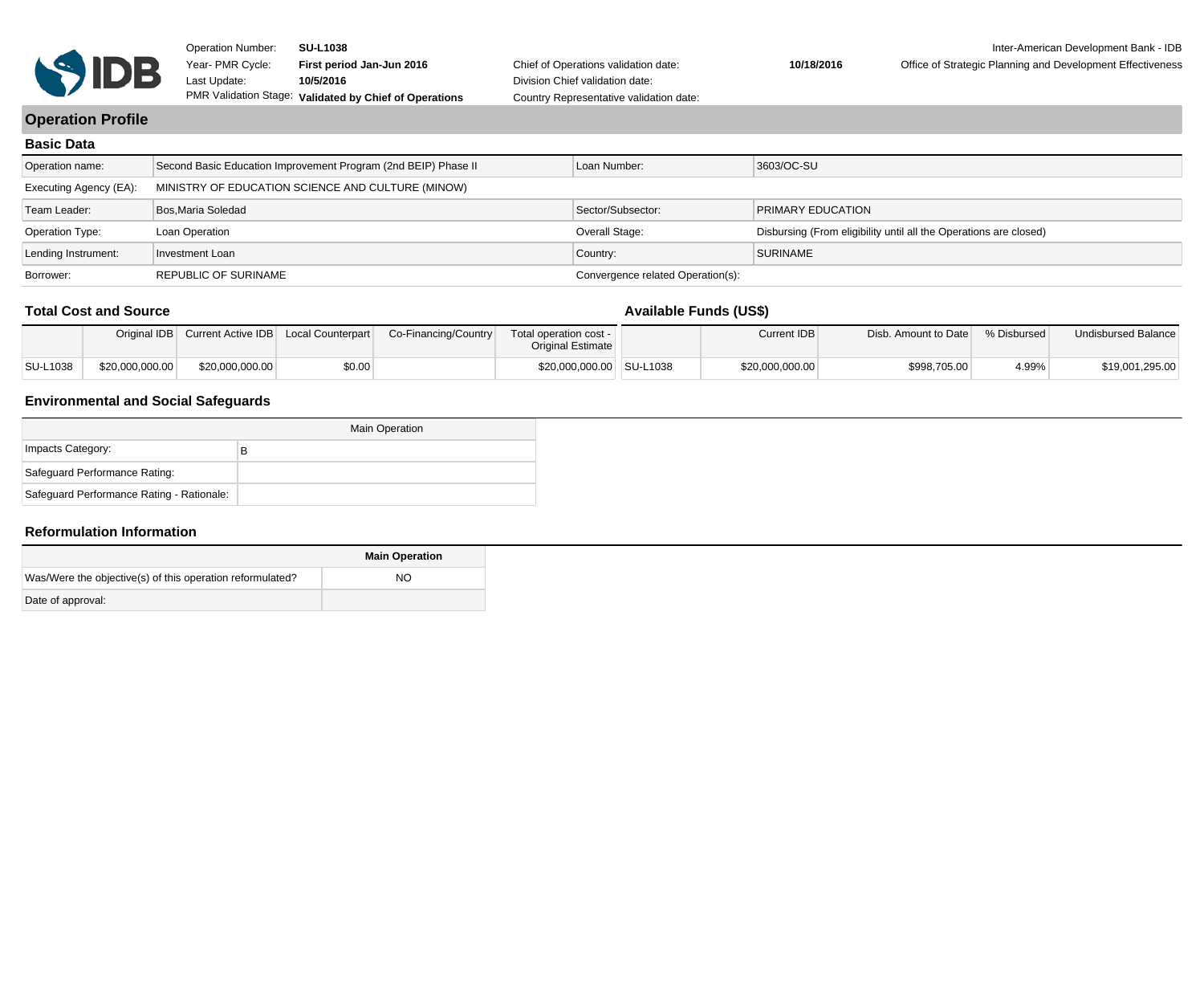## **Expense Categories by Loan Contract (cumulative values)**

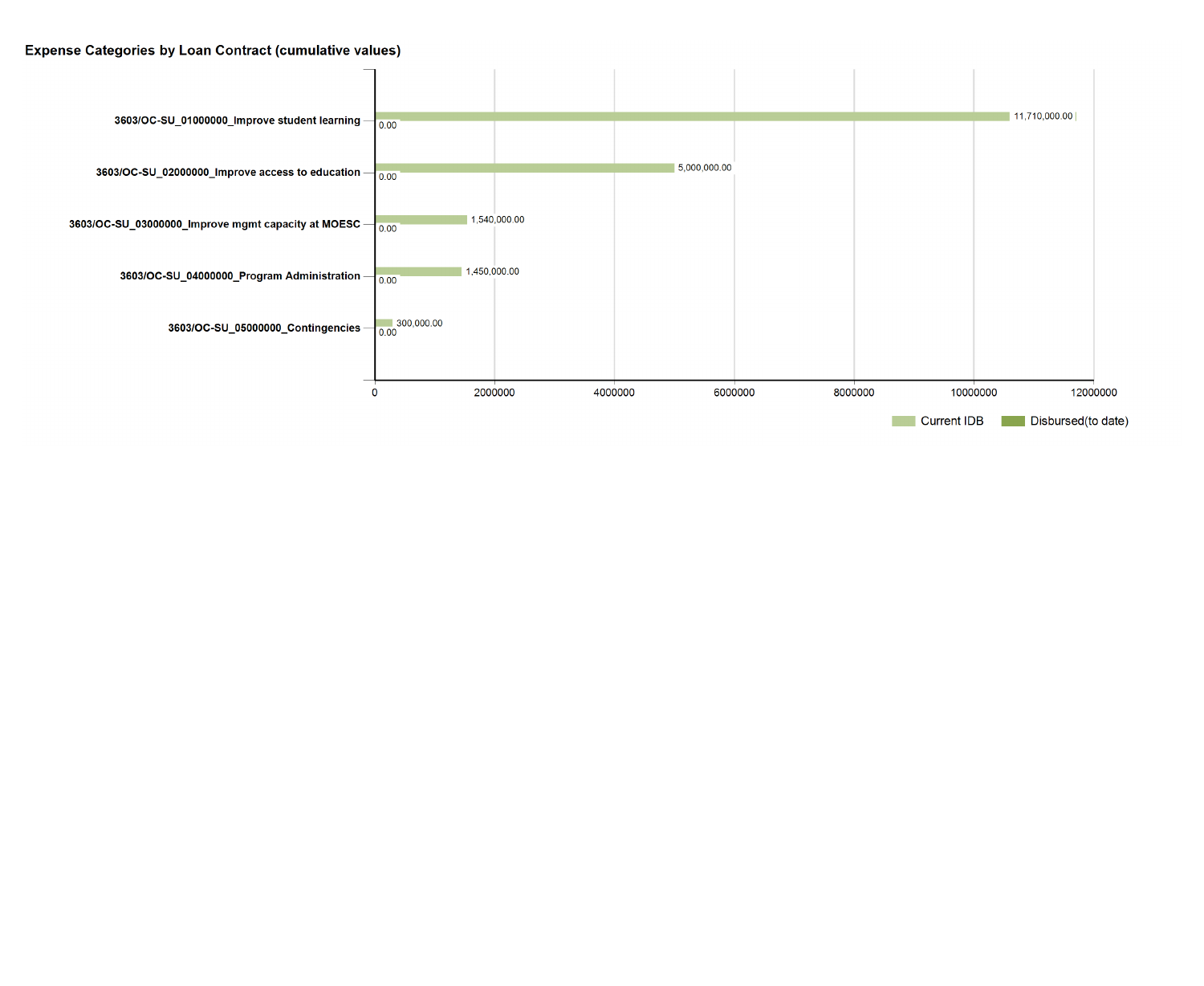## **Results Matrix**

#### **Impacts**

No information related to this operation.

#### **Outcomes**

| Outco<br>me:                                                                                                                                            | 1 Increase learning outcomes of all primary school students and improve the internal efficiency of the education system. |                           |                 |                          |                                                |                         |                                   |      |      |      |      |       |            |
|---------------------------------------------------------------------------------------------------------------------------------------------------------|--------------------------------------------------------------------------------------------------------------------------|---------------------------|-----------------|--------------------------|------------------------------------------------|-------------------------|-----------------------------------|------|------|------|------|-------|------------|
| Observ<br>ation:                                                                                                                                        |                                                                                                                          |                           |                 |                          |                                                |                         |                                   |      |      |      |      |       |            |
| <b>Indicators</b>                                                                                                                                       | Flags*                                                                                                                   | Unit of<br><b>Measure</b> | <b>Baseline</b> | <b>Baselin</b><br>e Year | <b>Means of</b><br>verificatio<br>$\mathsf{n}$ | <b>Observ</b><br>ations |                                   | 2016 | 2017 | 2018 | 2019 | 2020  | <b>EOP</b> |
| 1.0 Percentage<br>of students with<br>satisfactory<br>results in Math<br>at the exam<br>taken at end of<br>primary<br>education<br>(exam at grade<br>8) |                                                                                                                          | Percentag<br>e            | 25.00           | 2014                     |                                                |                         | P<br>P(a)<br>Α                    |      |      |      |      | 40.00 | 40.00      |
| 1.1 Percentage<br>of students with<br>satisfactory<br>results in                                                                                        |                                                                                                                          |                           |                 |                          |                                                |                         | P<br>P(a)<br>Α                    |      |      |      |      | 70.00 | 70.00      |
| Language at<br>the exam taken<br>at end of<br>primary<br>education<br>(exam at grade<br>8)                                                              |                                                                                                                          | percentage                | 62.00           | 2014                     |                                                |                         |                                   |      |      |      |      |       |            |
| 1.2 Percentage<br>of students<br>countrywide<br>that complete<br>primary<br>education on<br>time (to grade                                              |                                                                                                                          | Percentag<br>e            | 34.00           | 2014                     |                                                |                         | P<br>P(a)<br>A                    |      |      |      |      | 50.00 | 50.00      |
| 8)<br>1.3 Percentage<br>of students in<br>Sipaliwini that<br>complete<br>primary<br>education on                                                        |                                                                                                                          | Percentag<br>${\bf e}$    | 8.00            | 2014                     |                                                |                         | P<br>P(a)<br>A                    |      |      |      |      | 25.00 | 25.00      |
| time (to grade<br>8)<br>1.4 Percentage<br>of students in<br>Brokopondo<br>that complete<br>primary                                                      |                                                                                                                          | Percentag<br>${\bf e}$    | 16.00           | 2014                     |                                                |                         | P<br>P(a)<br>A                    |      |      |      |      | 30.00 | 30.00      |
| education on<br>time (to grade<br>8)<br>1.5 Strategy for                                                                                                |                                                                                                                          |                           |                 |                          |                                                |                         | P                                 |      |      | 1.00 |      |       | 1.00       |
| reform of<br>secondary<br>education<br>adopted by the<br><b>MOESC</b>                                                                                   |                                                                                                                          | Document                  | 0.00            | 2015                     |                                                |                         | P(a)<br>$\boldsymbol{\mathsf{A}}$ |      |      |      |      |       |            |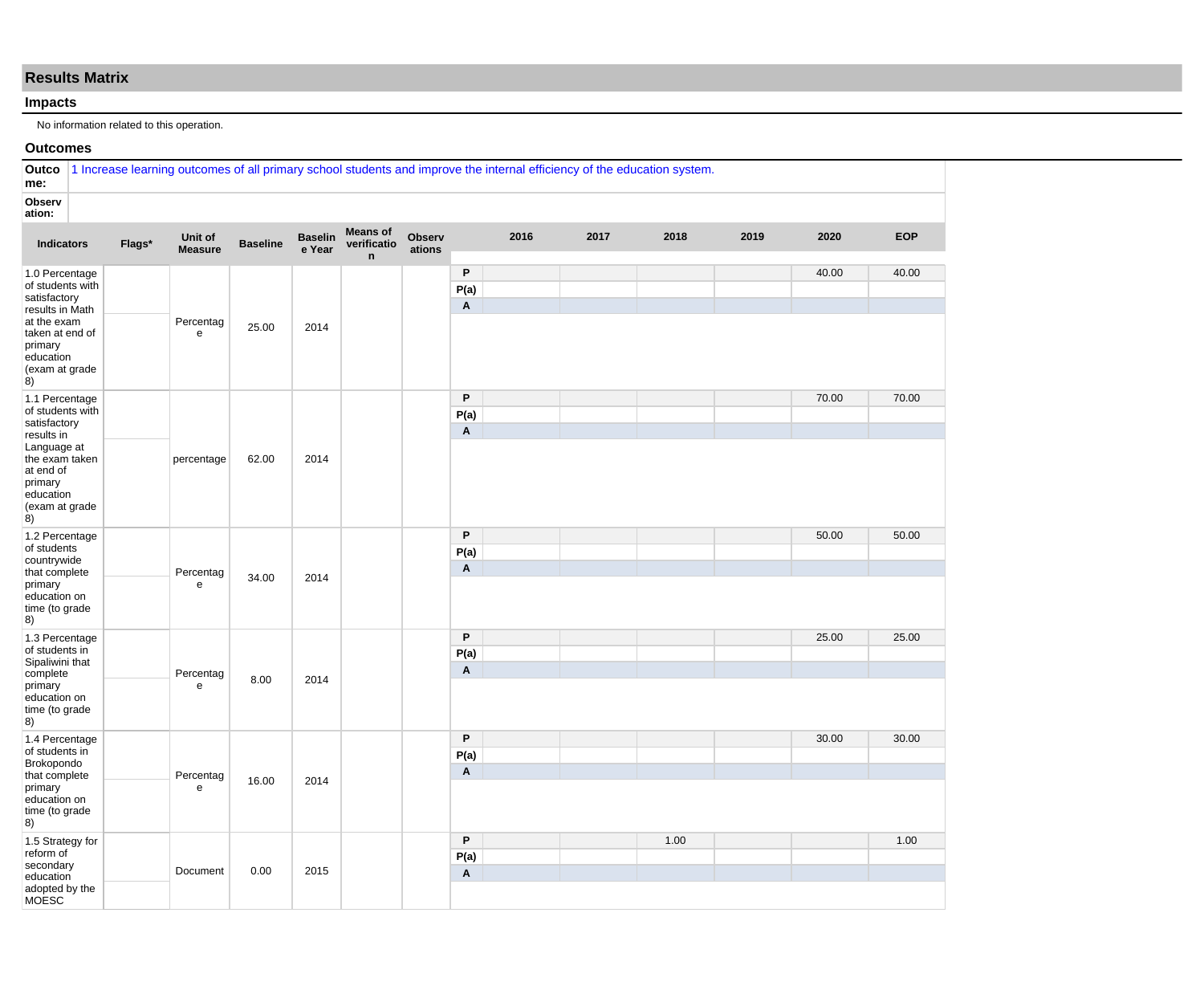| 1.6 Yearly              |                                      |                 |      |      | P    |      |      | 1.00 |      |           |            | 1.00      |
|-------------------------|--------------------------------------|-----------------|------|------|------|------|------|------|------|-----------|------------|-----------|
| statistics              |                                      |                 | P(a) |      |      |      |      |      |      |           |            |           |
| reports<br>published by |                                      | Document        | 0.00 | 2015 | A    |      |      |      |      |           |            |           |
| <b>MOESC</b>            |                                      |                 |      |      |      |      |      |      |      |           |            |           |
| 1.7 Number of           |                                      |                 |      |      | P    |      |      |      |      |           | 87,875.00  | 87,875.00 |
| students<br>benefitted  |                                      | <b>Students</b> | 0.00 | 2015 | P(a) |      |      |      |      |           |            |           |
|                         |                                      |                 |      |      | A    |      |      |      |      |           |            |           |
|                         | <b>Disaggregation Categories</b>     |                 |      |      |      | 2016 | 2017 | 2018 | 2019 | 2020      | <b>EOP</b> |           |
|                         | Number of male students benefitted   |                 |      |      | P    |      |      |      |      | 47,453.00 | 47,453.00  |           |
|                         |                                      |                 |      |      | P(a) |      |      |      |      |           |            |           |
|                         |                                      |                 |      |      | Α    |      |      |      |      |           |            |           |
|                         | <b>Disaggregation Categories</b>     |                 |      |      |      | 2016 | 2017 | 2018 | 2019 | 2020      | <b>EOP</b> |           |
|                         | Number of female students benefitted |                 |      |      | P    |      |      |      |      | 40,423.00 | 40,423.00  |           |
|                         |                                      |                 |      |      | P(a) |      |      |      |      |           |            |           |
|                         |                                      |                 |      |      | Α    |      |      |      |      |           |            |           |

SI - Sector Indicator

CI - Country Indicator PG - Pro-Gender RF - Strategic Alignment during Execution

PE - Pro-Ethnicity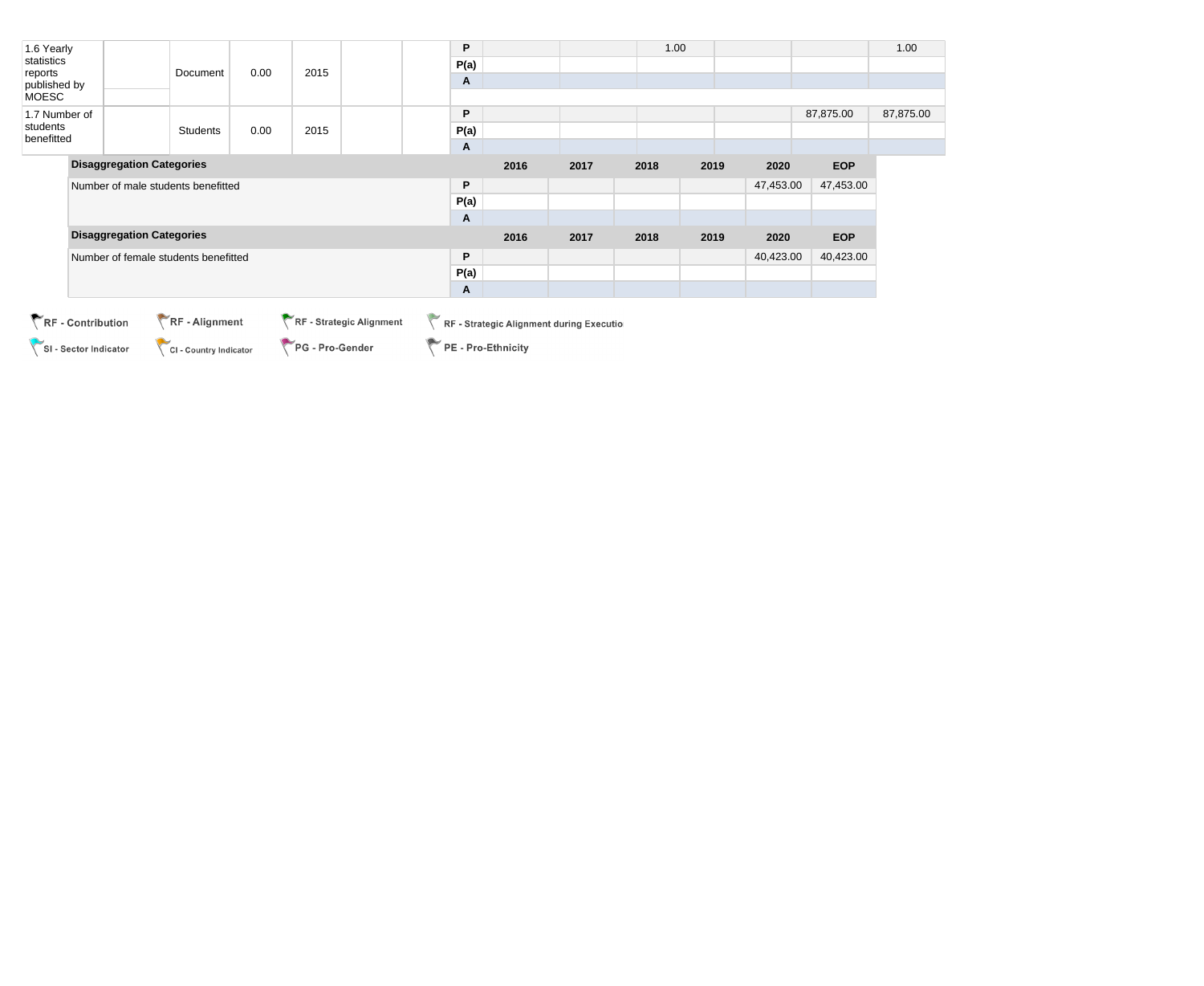# **Outputs: Annual Physical and Financial Progress**

| Improve student learning                                                        |                        |      | <b>Physical Progress</b>                              |            |      | <b>Financial Progress</b> |              |  |  |
|---------------------------------------------------------------------------------|------------------------|------|-------------------------------------------------------|------------|------|---------------------------|--------------|--|--|
| <b>Outputs</b>                                                                  | <b>Unit of Measure</b> |      | 2016                                                  | <b>EOP</b> |      | 2016                      | <b>EOP</b>   |  |  |
| Curriculum situation analysis and                                               | Document               | P    |                                                       | 1.00       | P    |                           | 50,000.00    |  |  |
| seamless assessment conducted                                                   |                        | P(a) |                                                       | 1.00       | P(a) |                           | 50,000.00    |  |  |
|                                                                                 |                        | Α    | 0.00                                                  | 0.00       | Α    | 0.00                      | 0.00         |  |  |
| Curriculum for Grade 7 developed in all                                         | Curriculum             | P    |                                                       | 1.00       | P    |                           | 1,750,000.00 |  |  |
| subject areas along with textbooks and<br>teachers guides                       |                        | P(a) |                                                       | 1.00       | P(a) |                           | 1,750,000.00 |  |  |
|                                                                                 |                        | A    | 0.00                                                  | 0.00       | A    | 0.00                      | 0.00         |  |  |
| Curriculum for Grade 8 developed in all                                         | Curriculum             | P    |                                                       | 1.00       | P    |                           | 1,750,000.00 |  |  |
| subject areas along with textbooks and<br>teachers quides                       |                        | P(a) |                                                       | 1.00       | P(a) |                           | 1,750,000.00 |  |  |
|                                                                                 |                        | A    | 0.00                                                  | 0.00       | A    | 0.00                      | 0.00         |  |  |
| Curriculum for grades 1-6 adjusted                                              | Curriculum             | P    |                                                       | 1.00       | P    |                           | 950,000.00   |  |  |
| according to seamless assessment<br>along with textbooks and teacher            |                        | P(a) |                                                       | 1.00       | P(a) |                           | 950,000.00   |  |  |
| guides                                                                          |                        | A    | 0.00                                                  | 0.00       | A    | 0.00                      | 0.00         |  |  |
| Content for reading books and teachers                                          | Document               | P    |                                                       | 5.00       | P    |                           | 500,000.00   |  |  |
| guides developed for grades from 4 to<br>8                                      |                        | P(a) |                                                       | 5.00       | P(a) |                           | 500,000.00   |  |  |
|                                                                                 |                        | A    | 0.00                                                  | 0.00       | A    | 0.00                      | 0.00         |  |  |
| Number of teachers and school leaders                                           | Teachers and           | P    |                                                       | 9,550.00   | P    |                           | 1,610,000.00 |  |  |
| trained and receiving coaching in the<br>use of new curriculum including in the | leaders                | P(a) |                                                       | 9,550.00   | P(a) |                           | 1,610,000.00 |  |  |
| BE STREAMING methodology                                                        |                        | A    | 0.00                                                  | 0.00       | A    | 0.00                      | 0.00         |  |  |
| Number of textbooks, teaching guides                                            | <b>Books</b>           | P    |                                                       | 362,750.00 | P    |                           | 3,200,000.00 |  |  |
| and BE STREAMING kits of didactic                                               |                        | P(a) |                                                       | 362,750.00 | P(a) |                           | 3,200,000.00 |  |  |
| materials printed or purchased                                                  |                        | A    | 0.00                                                  | 0.00       | A    | 0.00                      | 0.00         |  |  |
| Strategy for improving learning                                                 | Document               | P    |                                                       | 1.00       | P    |                           | 500,000.00   |  |  |
| assessment completed                                                            |                        | P(a) |                                                       | 1.00       | P(a) |                           | 500,000.00   |  |  |
|                                                                                 |                        | A    | 0.00                                                  | 0.00       | A    | 0.00                      | 0.00         |  |  |
| Department in charge of examinations                                            | Department             | P    |                                                       | 1.00       | P    |                           | 750,000.00   |  |  |
| with capacity strengthened to<br>implement learning assessment aligned          |                        | P(a) |                                                       | 1.00       | P(a) |                           | 750,000.00   |  |  |
| with new curriculum                                                             |                        | A    | 0.00                                                  | 0.00       | A    | 0.00                      | 0.00         |  |  |
| Strategy for lower secondary reform                                             | Document               | P    |                                                       | 1.00       | P    |                           | 600,000.00   |  |  |
| completed                                                                       |                        | P(a) |                                                       | 1.00       | P(a) |                           | 600,000.00   |  |  |
|                                                                                 |                        | A    | 0.00                                                  | 0.00       | A    | 0.00                      | 0.00         |  |  |
| Assessment on gender roles portrayed                                            | Document               | P    |                                                       | 1.00       | P    |                           | 50,000.00    |  |  |
| in learning and teaching materials and<br>in teacher training carried out       |                        | P(a) |                                                       | 1.00       | P(a) |                           | 50,000.00    |  |  |
|                                                                                 |                        | A    | 0.00                                                  | 0.00       | A    | 0.00                      | 0.00         |  |  |
| Improve access to education in the interior and improve<br>facilities at MOESC  |                        |      | <b>Physical Progress</b><br><b>Financial Progress</b> |            |      |                           |              |  |  |
| <b>Outputs</b>                                                                  | <b>Unit of Measure</b> |      | 2016                                                  | <b>EOP</b> |      | 2016                      | <b>EOP</b>   |  |  |
| Census of school infrastructure carried                                         | Document               | P    |                                                       | 1.00       | P    |                           | 500,000.00   |  |  |
| out                                                                             |                        | P(a) |                                                       | 1.00       | P(a) |                           | 500,000.00   |  |  |
|                                                                                 |                        | Α    | 0.00                                                  | 0.00       | Α    | 0.00                      | 0.00         |  |  |
| Number of schools remodeled and/or                                              | Schools                | P    |                                                       | 7.00       | P    |                           | 3,500,000.00 |  |  |
| expanded in the interior                                                        |                        | P(a) |                                                       | 7.00       | P(a) |                           | 3,500,000.00 |  |  |
|                                                                                 |                        | Α    | 0.00                                                  | 0.00       | Α    | 0.00                      | 0.00         |  |  |
| <b>CENASU built</b>                                                             | Building               | P    |                                                       | 1.00       | P    |                           | 1,000,000.00 |  |  |
|                                                                                 |                        | P(a) |                                                       | 1.00       | P(a) |                           | 1,000,000.00 |  |  |
|                                                                                 |                        | Α    | 0.00                                                  | 0.00       | Α    | 0.00                      | 0.00         |  |  |
| Improve management capacity at the MOESC                                        |                        |      | <b>Physical Progress</b>                              |            |      | <b>Financial Progress</b> |              |  |  |